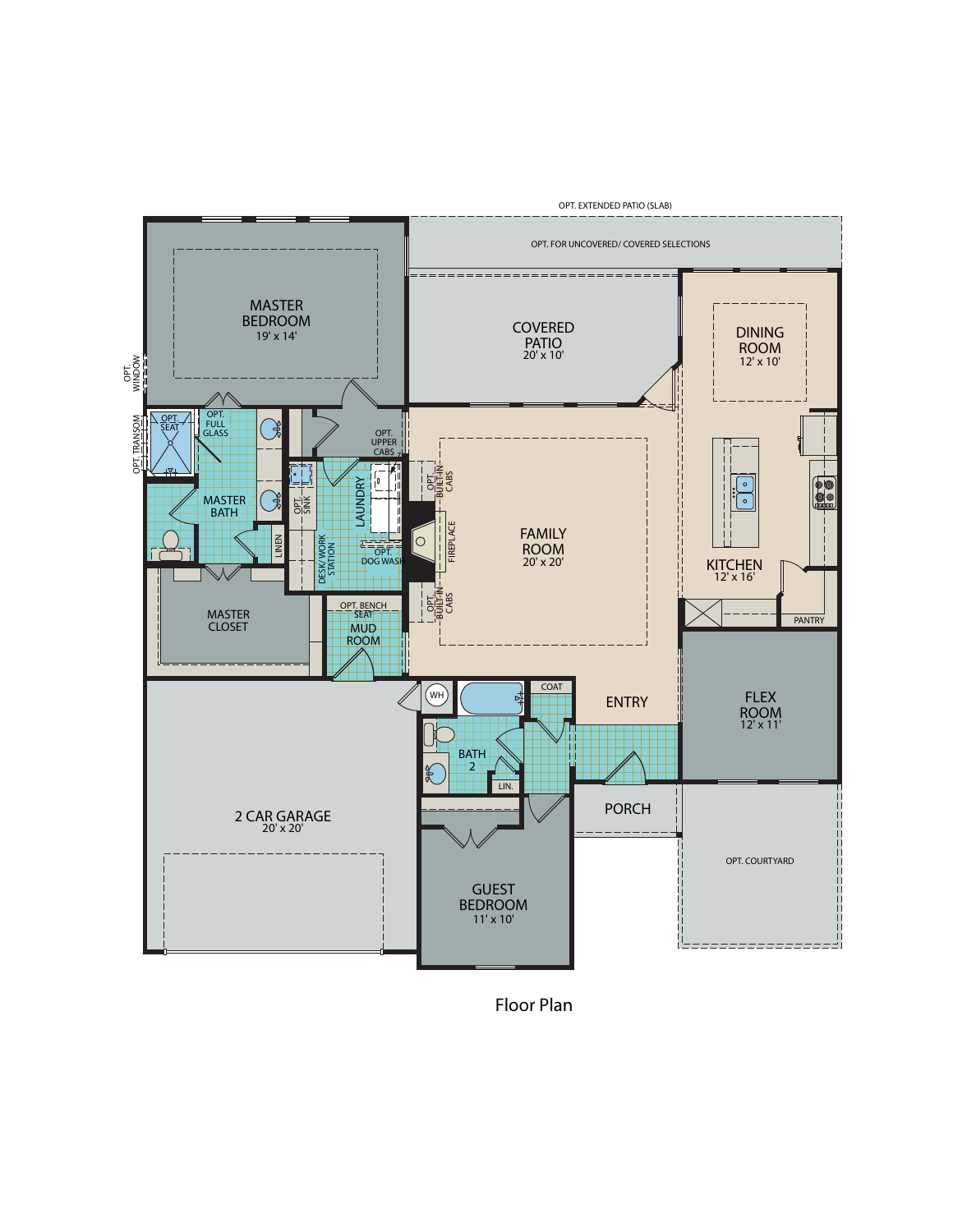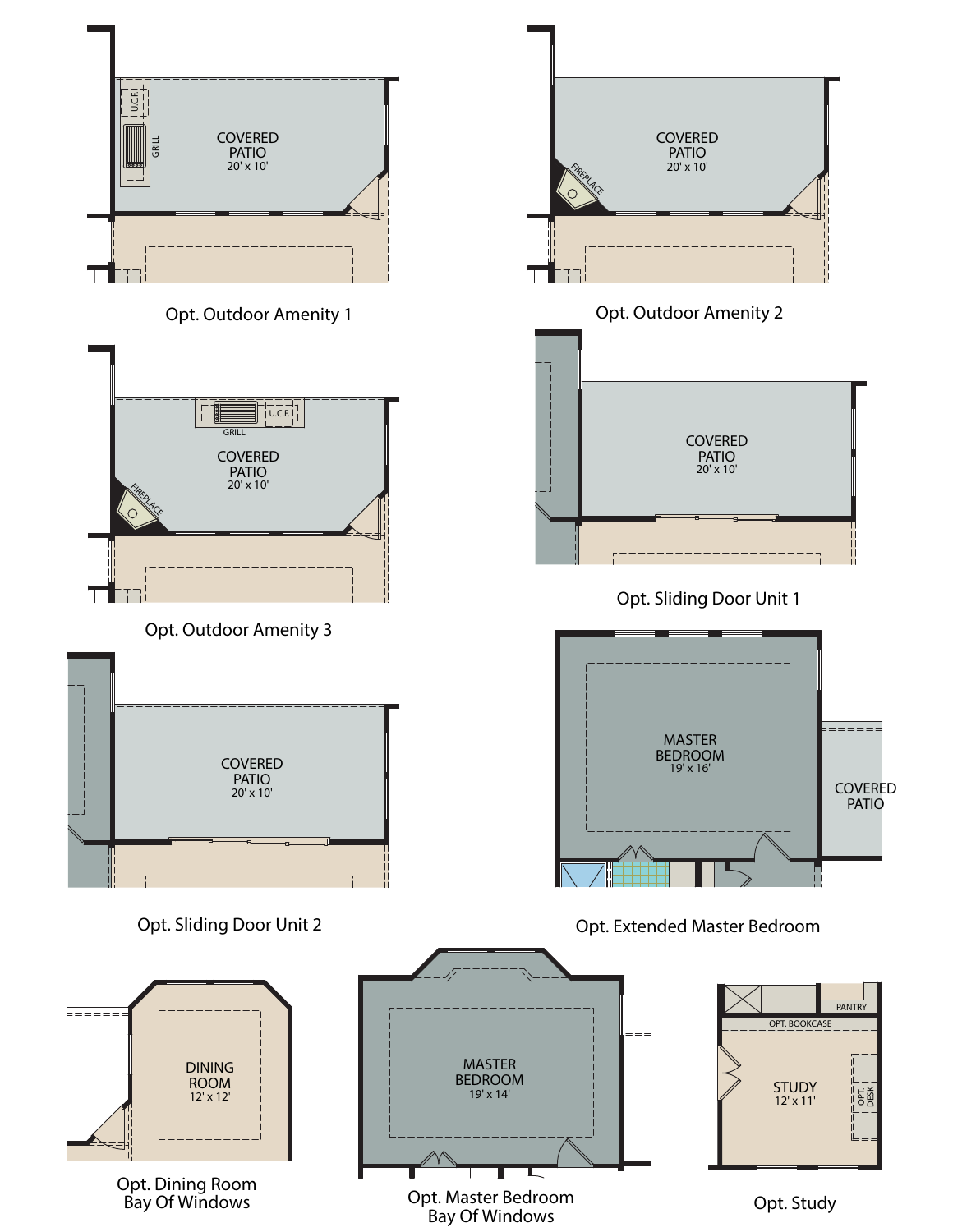

*Opt. Ceiling Upgrade 1*

*Opt. Ceiling Upgrade 2*